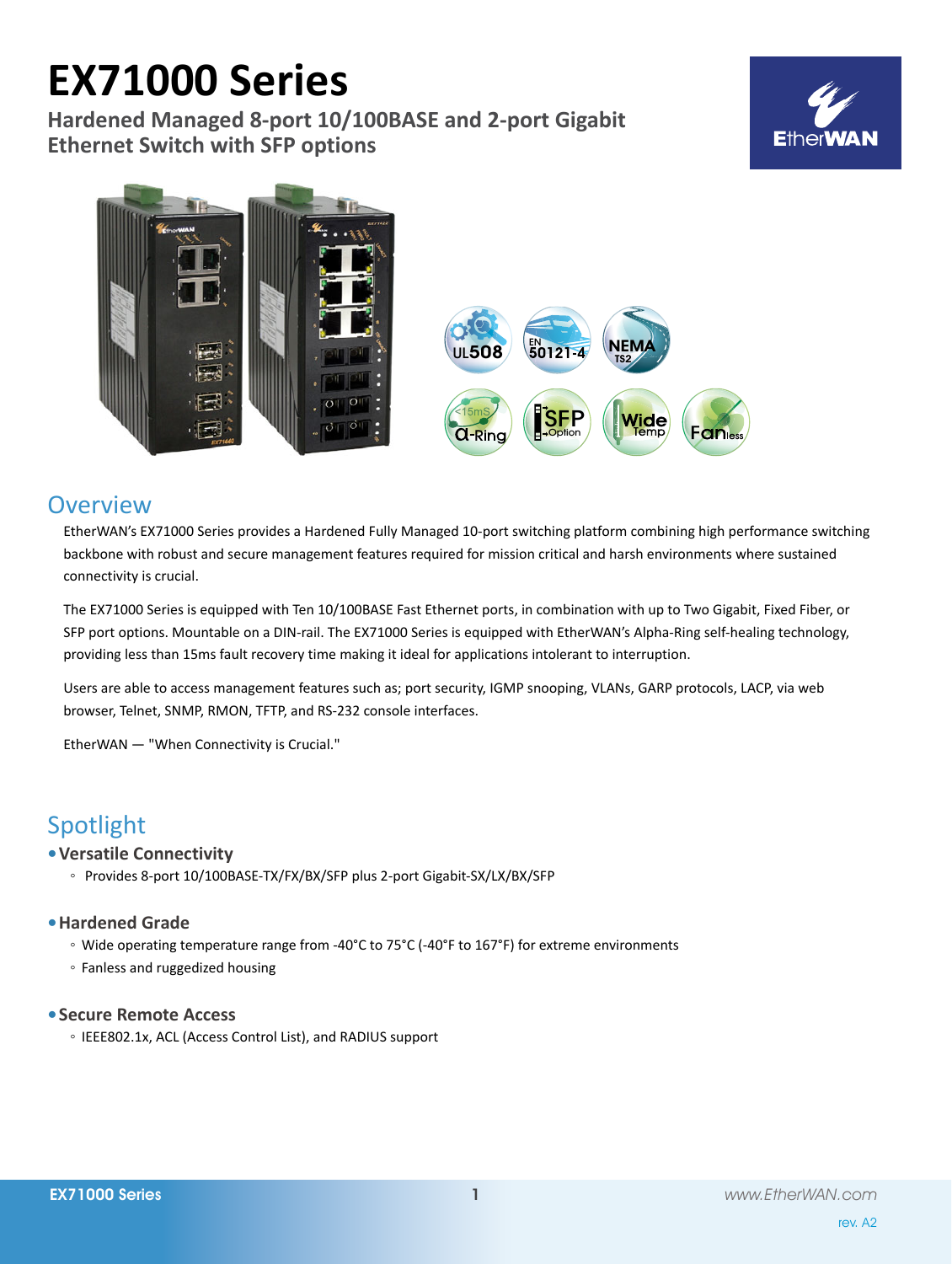# Software Features

# **Management**

#### • Interface

- CLI, Telnet and Web Browser
- SNMP v1/v2c/v3
- • Firmware and configuration upgrade and backup via TFTP
- • Supports DHCP Server/Client
- RMON (Remote monitoring): group 1, 2, 3, 9
- • Port mirroring: TX/RX and both
- • NTP (Network Time Protocol) time synchronization
- • IEEE802.1ab LLDP (Link Layer Discovery Protocol)

#### **Security**

- MAC address filtering
- • Enable/disable port
- Storm control (broadcast and multicast types)
- IEEE802.1x LAN access control
- • Remote authentication through RADIUS
- • SSH for CLI and Telnet security
- • SSL for web security
- Multi-level user account/password against unauthorized configuration
- • System log (remote/local)

### **Quality of Service (QoS)**

- • Priority Queues: 4 queues per port
- • Traffic classification based on IEEE802.1p CoS, DSCP, WRR
- • (Weighted round robin) and strict mode
- • Rate Limiting (Ingress/Egress)

#### **Layer 2 Features**

- • Auto-negotiation for port speed and duplex mode
- • Flow Control
	- IEEE802.3x full duplex mode
	- Back-Pressure half duplex mode
- • Redundant Protocol
	- IEEE802.1D Spanning Tree Protocol (STP)
	- IEEE802.1w Rapid Spanning Tree Protocol (RSTP)
	- IEEE802.1s Multiple Spanning Tree Protocol (MSTP)
	- EtherWAN's Alpha-Ring network fault recovery (<15ms)
- • VLANs
	- Port-based VLANs
	- IEEE802.1Q Tag VLANs (128 groups, 4096 VID)
	- GVRP (GARP VLAN Registration Protocol)
	- GMRP (GARP Multicast Registration Protocol)
- • Link Aggregation
	- Static Trunk (2 groups, support MAC base)
	- IEEE802.3ad Link Aggregation Control Protocol
- • IGMP Snooping
	- IGMP snooping v1/v2/v3

## **Performance**

- • Switching Capability: 6.8Gbps
- • Packet Buffer Size: 2M bits
- MAC Address Table: 8192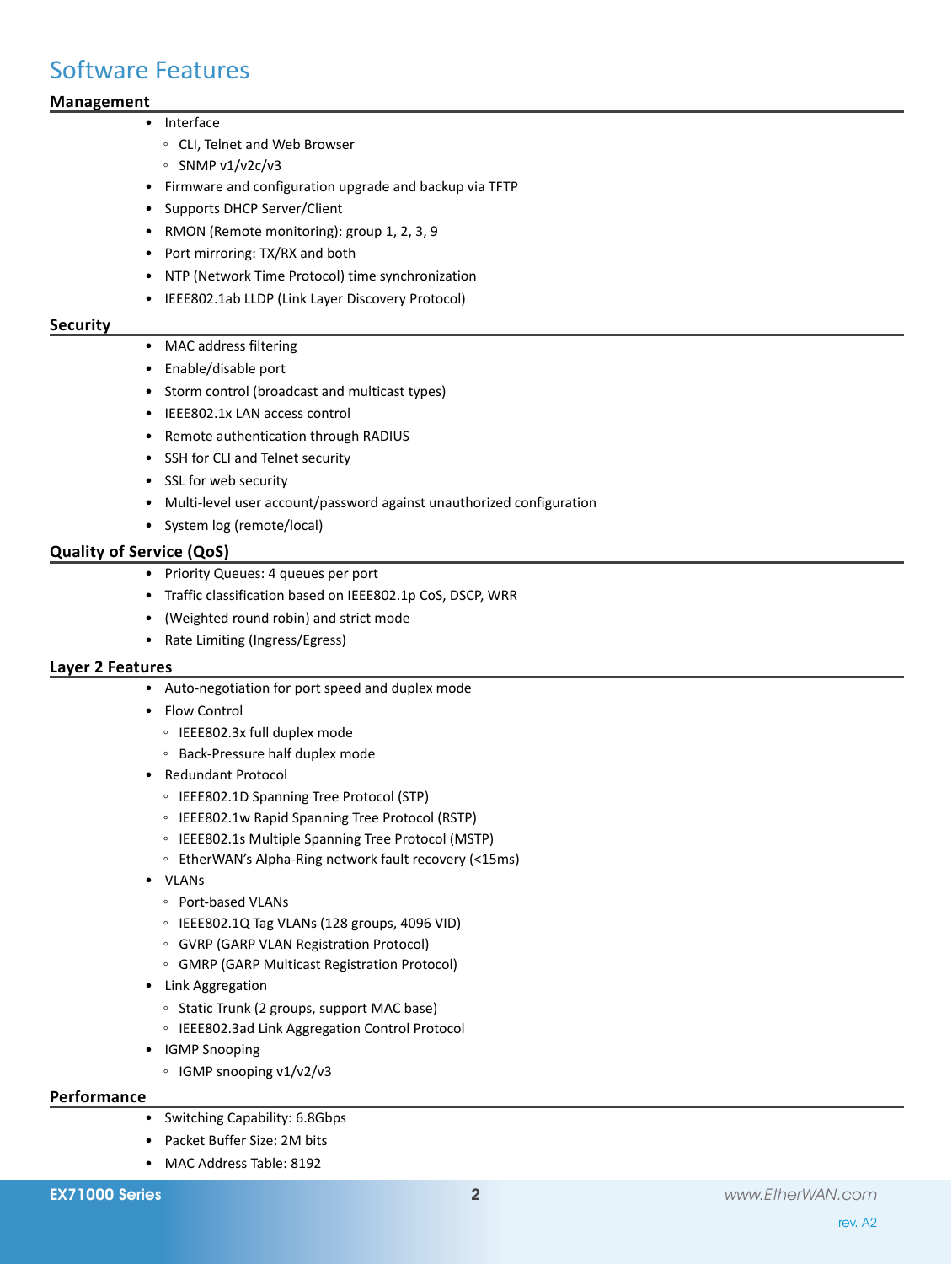# Hardware Specifications

### **Technology**

#### **Standards**

- • IEEE802.3 10BASE-T
- • IEEE802.3u 100BASE-TX/100BASE-FX
- • IEEE802.3ab 1000BASE-T
- • IEEE802.3z 1000BASE-SX/1000BASE-LX
- • IEEE802.3x Full duplex and flow control
- • IEEE802.1p QoS
- • IEEE802.1Q Tag VLANs
- • IEEE802.1w RSTP
- IEEE802.1x Port-based Network Access Control

#### **Forward and Filtering Rate**

- • 14,880pps for 10Mbps
- 148,810pps for 100Mbps
- 1,488,100pps for 1000Mbps

#### **Packet Buffer Memory**

• 2M bits

#### **Processing Type**

- • Store-and-Forward
- • Auto Negotiation
- • Half-duplex back-pressure and IEEE802.3x full-duplex flow control
- • Auto MDI/MDIX

## **Address Table Size**

• 8192 MAC addresses

#### **Power**

#### **Input**

• Redundant power inputs: 12 - 48VDC (Terminal Block) 12VDC (DC Jack)

#### **Power Consumption**

• 11W Max. 0.92A @ 12VDC, 0.46A @ 24VDC

#### **Protection**

• Reverse polarity protection

#### **Mechanical**

#### **Casing**

- • Aluminum Case
- • IP30

#### **Dimensions**

• 60mm (W) x 125mm (D) x 145mm (H) (2.36" (W) x 4.92" (D) x 5.7" (H))

#### **Weight**

• 1.1Kg (2.42lbs.)

#### **Installation**

• DIN-Rail (Top hat type35mm), Rack or Wall mounting

#### **Interface**

#### **Ethernet Port**

- 10/100BASE-TX: 8, 6 or 4 port
- 100BASE-FX: 0 to 4 ports
- • Gigabit: 0, 1 or 2 ports

#### **Console Port**

• Port: One DB9 RS-232 port

#### **LED Indicators**

- Per Unit: Power 1, Power 2, Power 3
- Per Port: Link/Activity, Speed

#### **Alarm Contact**

• One relay output with current 1A @ 24VDC

#### **Environment**

#### **Operating Temperature**

• -40°C to 75°C (-40°F to 167°F) Tested @ -40°C to 85°C (-40°F to 185°F)

#### **Storage Temperature**

•  $-40^{\circ}$ C to  $85^{\circ}$ C ( $-40^{\circ}$ F to  $185^{\circ}$ F)

#### **Ambient Relative Humidity**

• 5% to 95% (non-condensing)

**Regulatory Approvals**

#### **ISO**

• Manufactured in an ISO9001 facility

**Safety**

## **UL508**

**EMI**

**FCC Part 15B, Class A**

**EN61000-6-4**

- **EN55022**
- **EN61000-3-2**

#### **EN61000-3-3**

#### **EMS**

## **EN61000-6-2**

- • EN61000-4-2 (ESD Standards)
- • EN61000-4-3 (Radiated RFI Standards)
- EN61000-4-4 (Burst Standards)
- EN61000-4-5 (Surge Standards)
- EN61000-4-6 (Induced RFI Standards)
- • EN61000-4-8 (Magnetic Field Standards)

**Environmental Test Compliance**

### **IEC60068-2-6 Fc (Vibration Resistance)**

**IEC60068-2-27 Ea (Shock)**

### **FED STD 101C Method 5007.1 (Free fall w/ package)**

**Industrial Compliance**

**NEMA TS2 EN50121-4**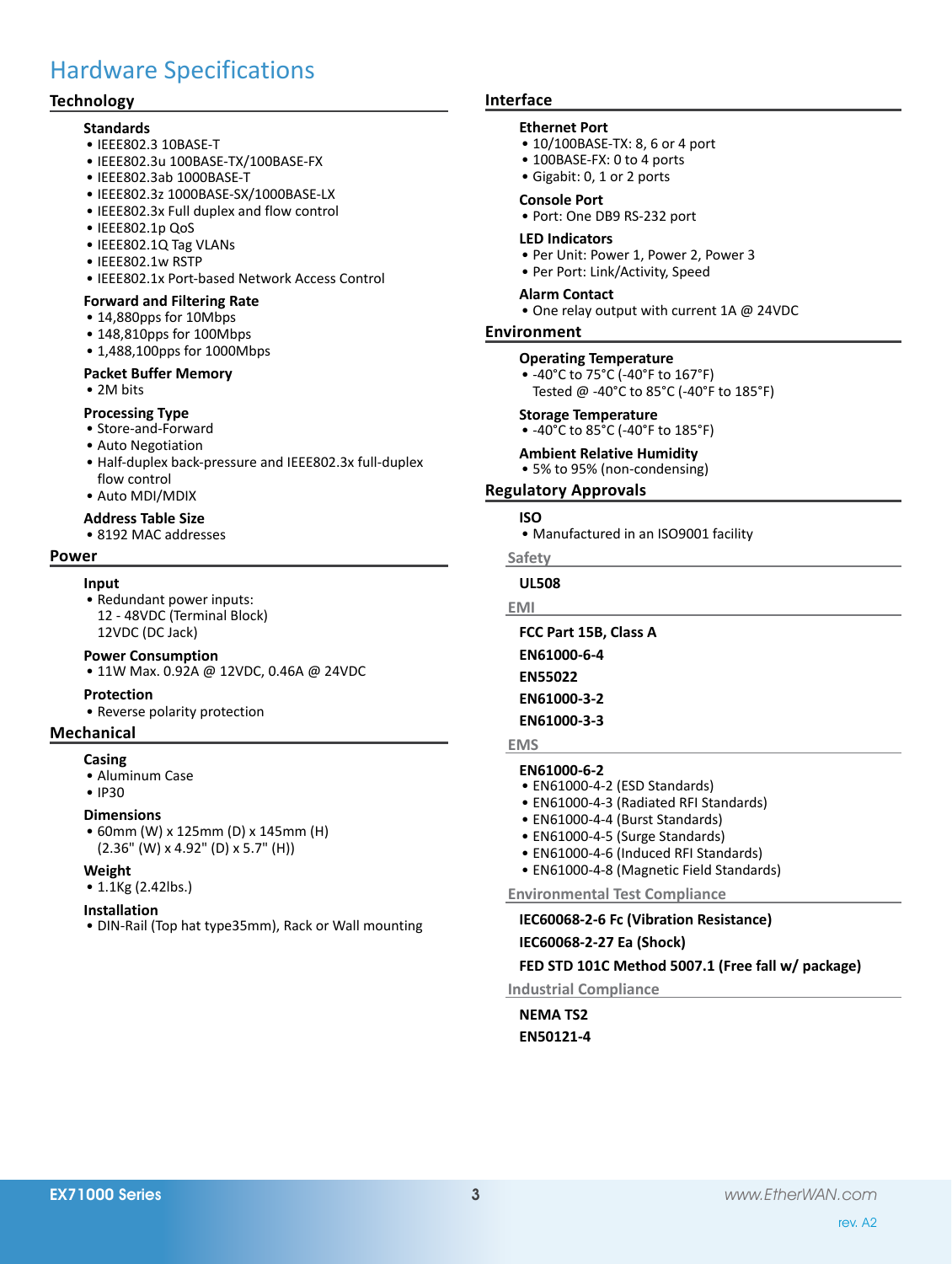# Application Diagram



# **Dimensions**

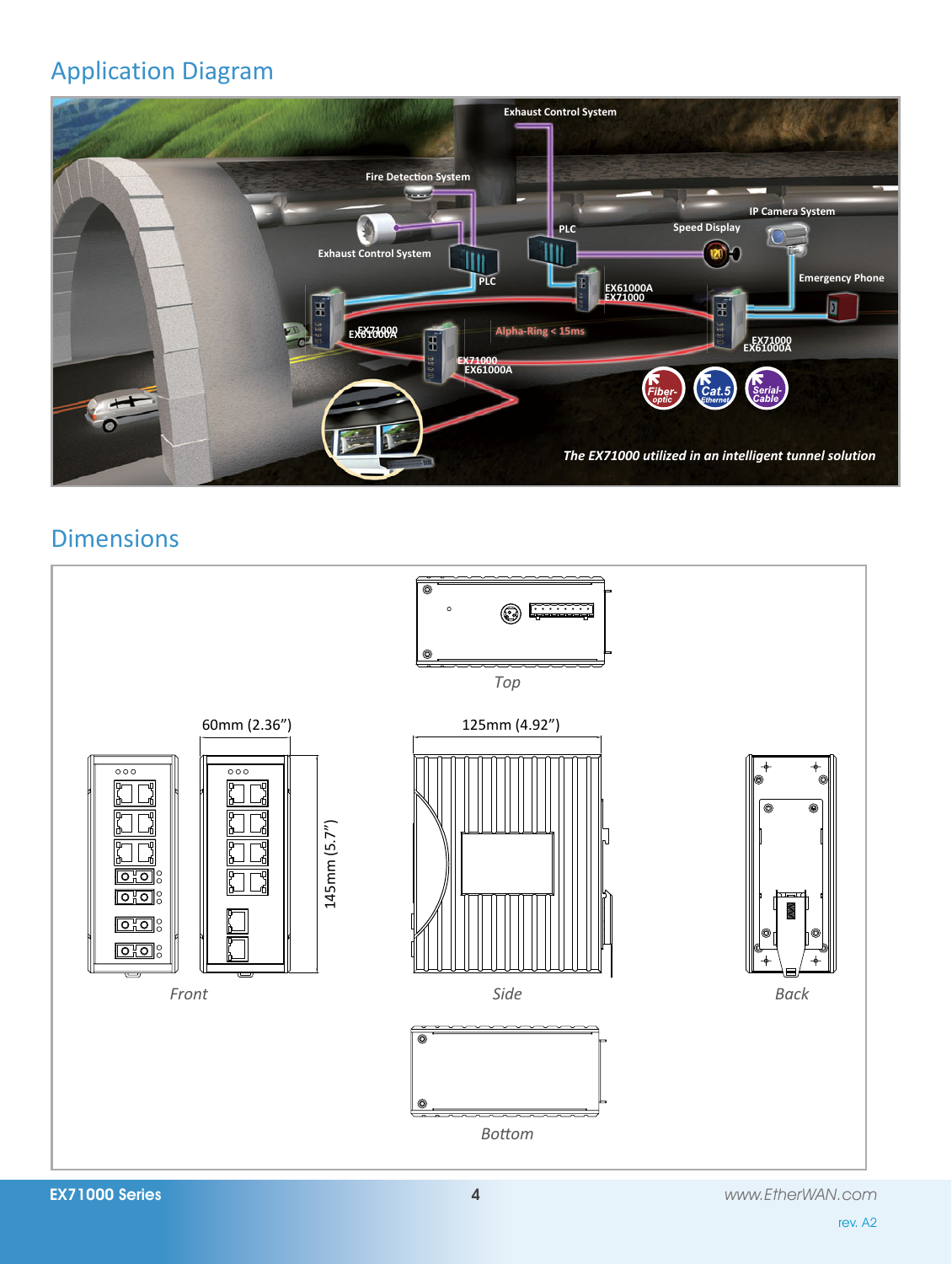# Ordering Information

# **Model**

| EX71800-00B        | 8-port 10/100BASE-TX Hardened Managed Ethernet Switch                                      |
|--------------------|--------------------------------------------------------------------------------------------|
| <b>EX71801-0YB</b> | 8-port 10/100BASE-TX + 1-port Gigabit Hardened Managed Ethernet Switch                     |
| <b>EX71802-0YB</b> | 8-port 10/100BASE-TX + 2-port Gigabit Hardened Managed Ethernet Switch                     |
| EX71802-02B        | 8-port 10/100BASE-TX + 2-port 10/100/1000BASE-TX LAN Bypass                                |
| EX71610-X0B        | 6-port 10/100BASE-TX + 1-port 100BASE-FX Hardened Managed Ethernet Switch                  |
| <b>EX71620-X0B</b> | 6-port 10/100BASE-TX + 2-port 100BASE-FX Hardened Managed Ethernet Switch                  |
| <b>EX71621-XYB</b> | 6-port 10/100BASE-TX + 2-port 100BASE-FX + 1-port Gigabit Hardened Managed Ethernet Switch |
| <b>EX71622-XYB</b> | 6-port 10/100BASE-TX + 2-port 100BASE-FX + 2-port Gigabit Hardened Managed Ethernet Switch |
| EX71420-X0B        | 4-port 10/100BASE-TX + 2-port 100BASE-FX Hardened Managed Ethernet Switch                  |
| <b>EX71422-XYB</b> | 4-port 10/100BASE-TX + 2-port 100BASE-FX + 2-port Gigabit Hardened Managed Ethernet Switch |
| EX71440-X0B        | 4-port 10/100BASE-TX + 4-port 100BASE-FX Hardened Managed Ethernet Switch                  |

*\* DIN-Rail mounting kit included*

# **100FX Fiber Options (X)**

|                | Multi Mode (SC) - 2Km                           |
|----------------|-------------------------------------------------|
| $\overline{2}$ | Multi Mode (ST) - 2Km                           |
| 6              | Multi Mode (SC) WDM-TX:1310nm/RX:1550nm - 2Km   |
|                | Multi Mode (SC) WDM-TX:1550nm/RX:1310nm - 2Km   |
| 8              | Multi Mode (SC) WDM-TX:1310nm/RX:1550nm - 5Km   |
| 9              | Multi Mode (SC) WDM-TX:1550nm/RX:1310nm - 5Km   |
| A              | Single Mode (SC) - 20Km                         |
| B              | Single Mode (SC) - 40Km                         |
| н              | Single Mode (ST) - 20Km                         |
| P              | Single Mode (SC) WDM-TX:1310nm/RX:1550nm - 20Km |
| Q              | Single Mode (SC) WDM-TX:1550nm/RX:1310nm - 20Km |
| R              | Single Mode (SC) WDM-TX:1310nm/RX:1550nm - 40Km |
| S              | Single Mode (SC) WDM-TX:1550nm/RX:1310nm - 40Km |
| v              | 100BASE SFP                                     |